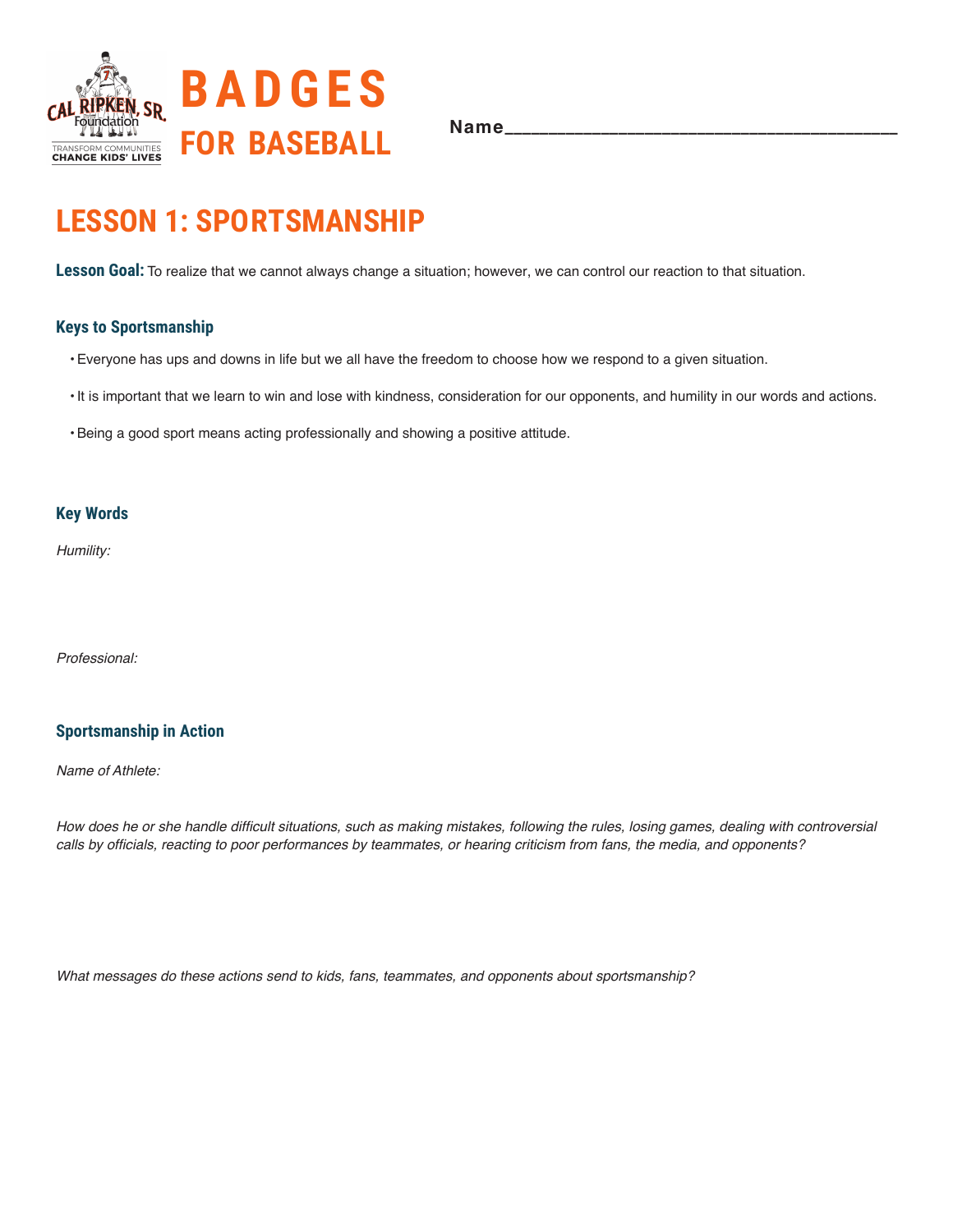

# **LESSON 2: TEAMWORK**

**Lesson Goal:** To understand that we can often accomplish more with the help of others than we can on our own.

## **Keys to Teamwork**

- •Our decisions and actions can affect the team's or group's success in a positive or negative way.
- •To be successful, we need to be good teammates, on and off the field.
- •Working with others helps us learn and grow as individuals.

### **Key Words**

Ripple Effect:

Consequences:

## **Teamwork in Action**

What did you have to do to complete that task?

Did everyone pass the hoop in the same way?

How did you communicate with each other?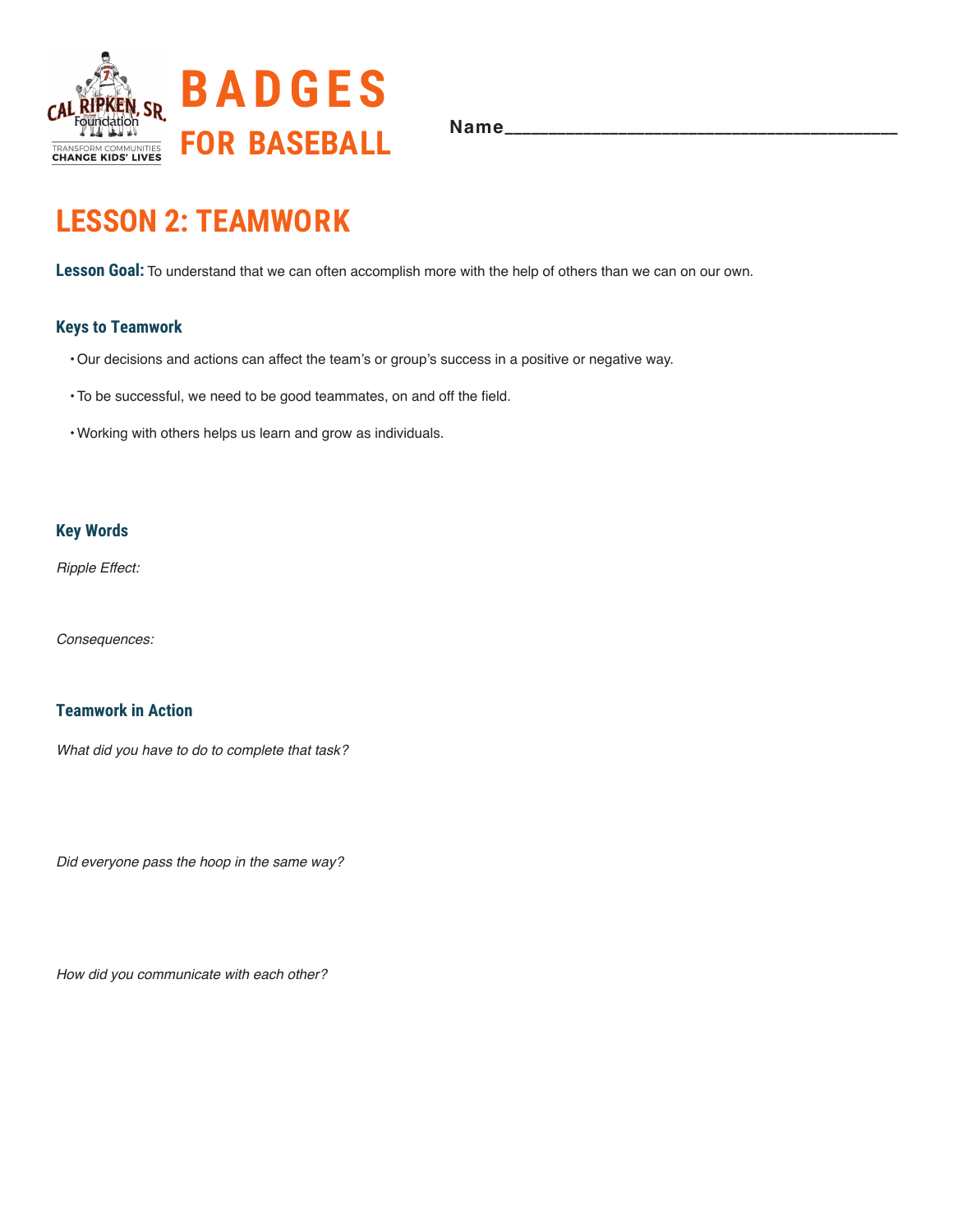

# **LESSON 3: LEADERSHIP**

**Lesson Goal:** To recognize the qualities of positive leadership and to strive to adopt those qualities for ourselves.

## **Keys to Leadership**

- Leaders earn respect and get others to follow them with their words and actions.
- •There are both positive and negative leaders. We have the freedom to choose which type of leader we want to be, when leading, and which type of leader we want to follow.
- Leadership requires us to work hard, respect ourselves and others, and have the integrity and courage to make good choices.

#### **Key Words**

Integrity:

Courage:

*Commitment:* 

## **Leadership in Action**

How important was communication in each individual's job and to the team as a whole?

If the first attempt to match the shape was not successful, how did the leaders help their teams complete the challenge?

How could leadership and teamwork be improved in each group?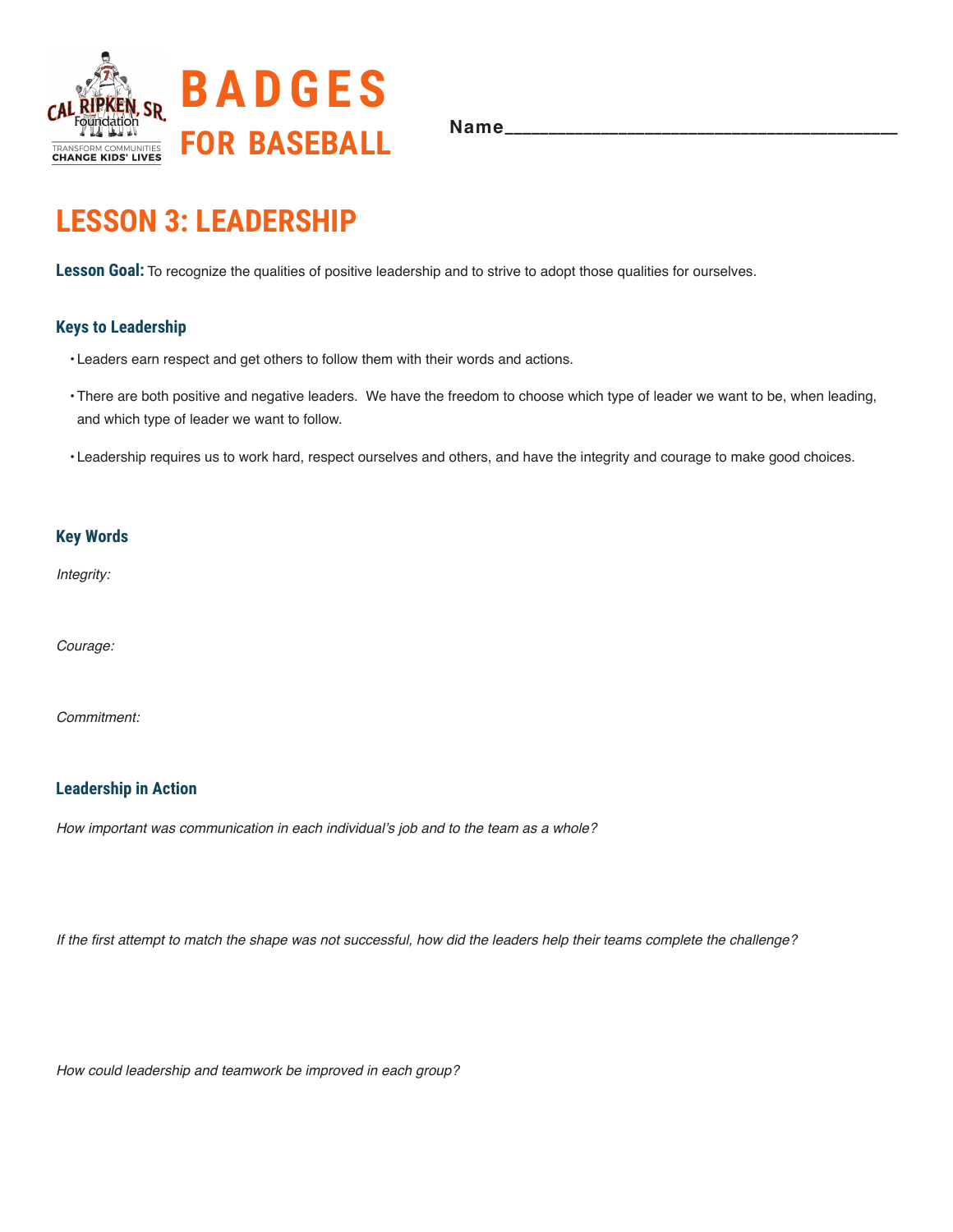

## **LESSON 4: COMMUNICATION**

Lesson Goal: To understand that effective communication is a two-way process that helps us to be successful in all aspects of life.

#### **Keys to Communication**

- Using strong communication skills, in school, sports, and life is often the difference between being successful or not. Understanding that people communicate differently is key to improving the decisions that we make.
- •We express ourselves by communicating our thoughts and emotions in two primary ways: verbally (with words) and non-verbally (with actions, such as eye contact and hand gestures).
- •To be an uncommonly effective communicator, we need to be active listeners. This means giving our undivided attention to a speaker in a genuine effort to understand the speaker's subject matter and point of view.

### **Key Words**

Active Listener:

Body Language:

### **Communication in Action**

What was the most difficult part about this activity and how did you solve this?

How were you able to communicate with one another and complete the task?

What are some ways you will use positive body language and active listening to communicate more effectively?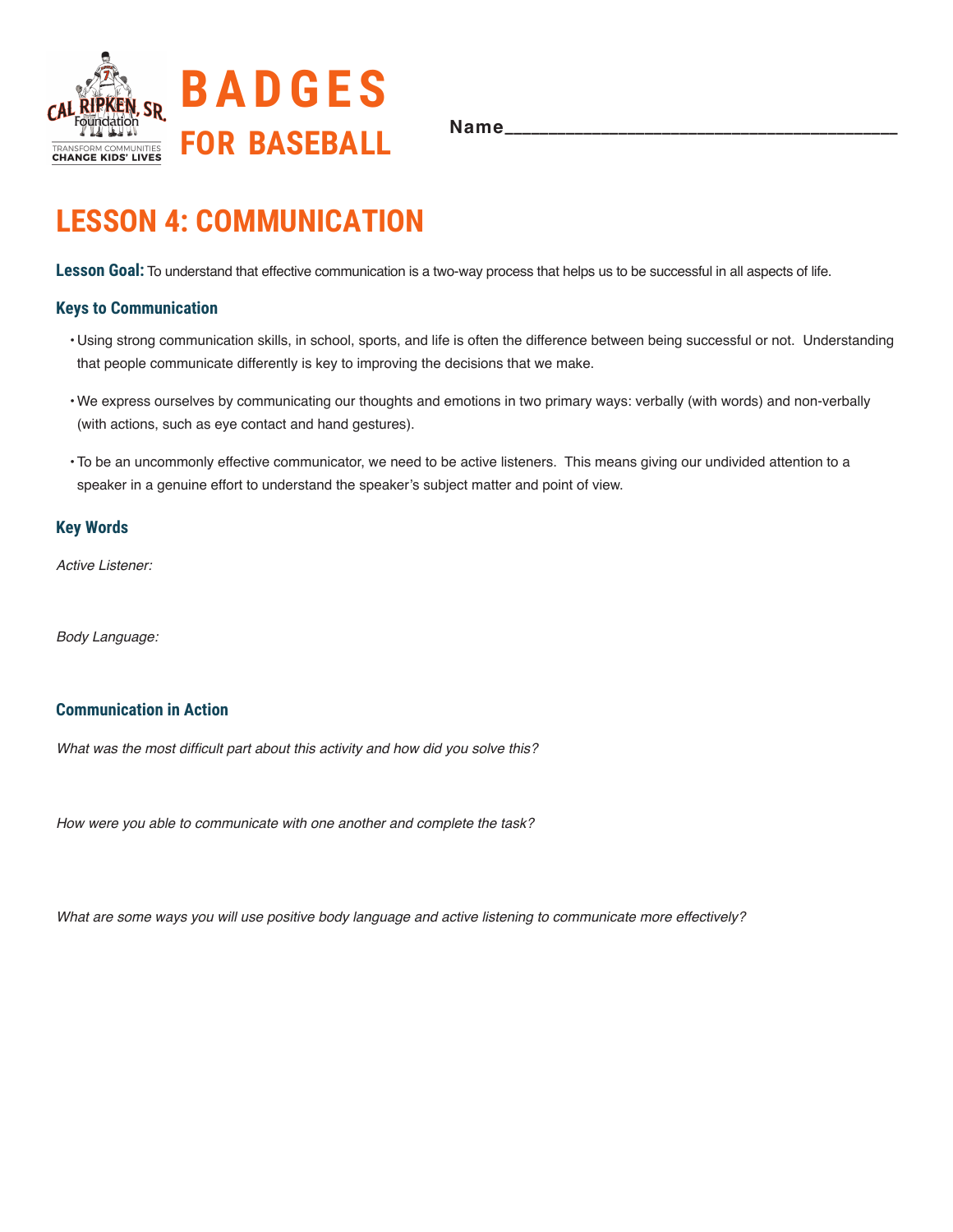

# **LESSON 5: RESPECT**

**Lesson Goal:** To understand the importance of treating all people and their belongings as they would like to be treated.

## **Keys to Respect:**

- You are valuable. Take care of yourself, your belongings, your school, and your community.
- A respectful attitude is one that is kind, polite, and honest.
- Respect is earned; to be respected, you must treat others with equal respect.

#### **Key Words**

*Consideration:*

### **Respect in Action**

If you didn't treat the water balloons with respect when tossing them back and forth, what were the consequences?

What makes you feel respected? How would you like others to treat you?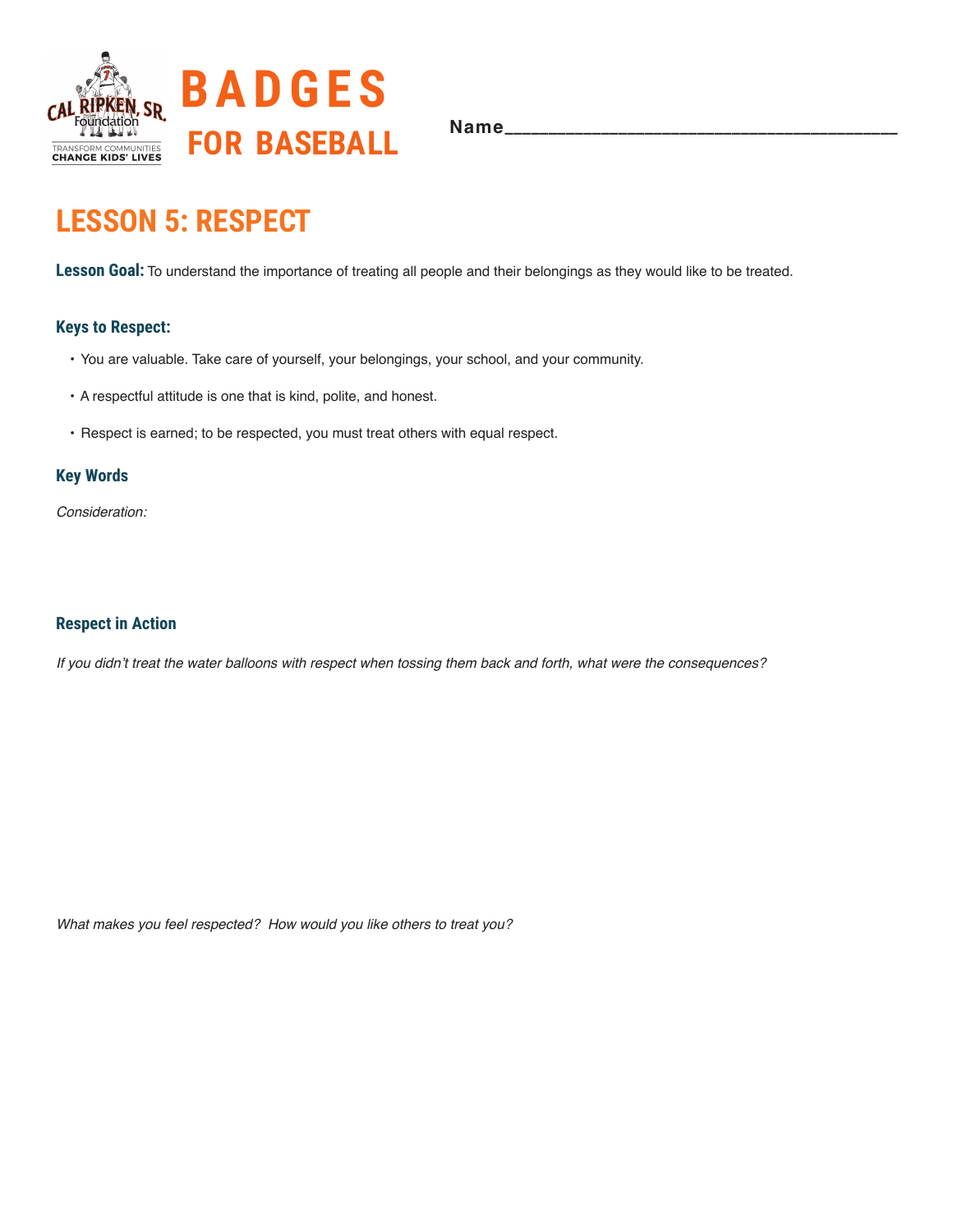

# **LESSON 6: RESILIENCE**

**Lesson Goal:** To understand the value of a positive, patient, and tolerant attitude in our relationships and within ourselves to help us practice resilience.

### **Keys to Sportsmanship**

- •Stinkin' thinkin' is when we think or speak negatively about ourselves or others.
- •Instead of stinkin' thinkin', we can practice resilience by viewing challenges as an opportunity to become better.
- Resilience is when we are able to become strong, healthy, or successful again after something bad happens.
- •When we are positive about our actions, decisions, and ourselves, we have the ability to inspire others to lead a more successful and happy life.

## **Key Words**

Resilience:

Stinkin' Thinkin':

Self-Esteem:

### **Resilience in Action**

Stinkin' Thinkin' Example 1:

Resilient Alternative:

Stinkin' Thinkin' Example 2:

Resilient Alternative:

Stinkin' Thinkin' Example 3:

Resilient Alternative: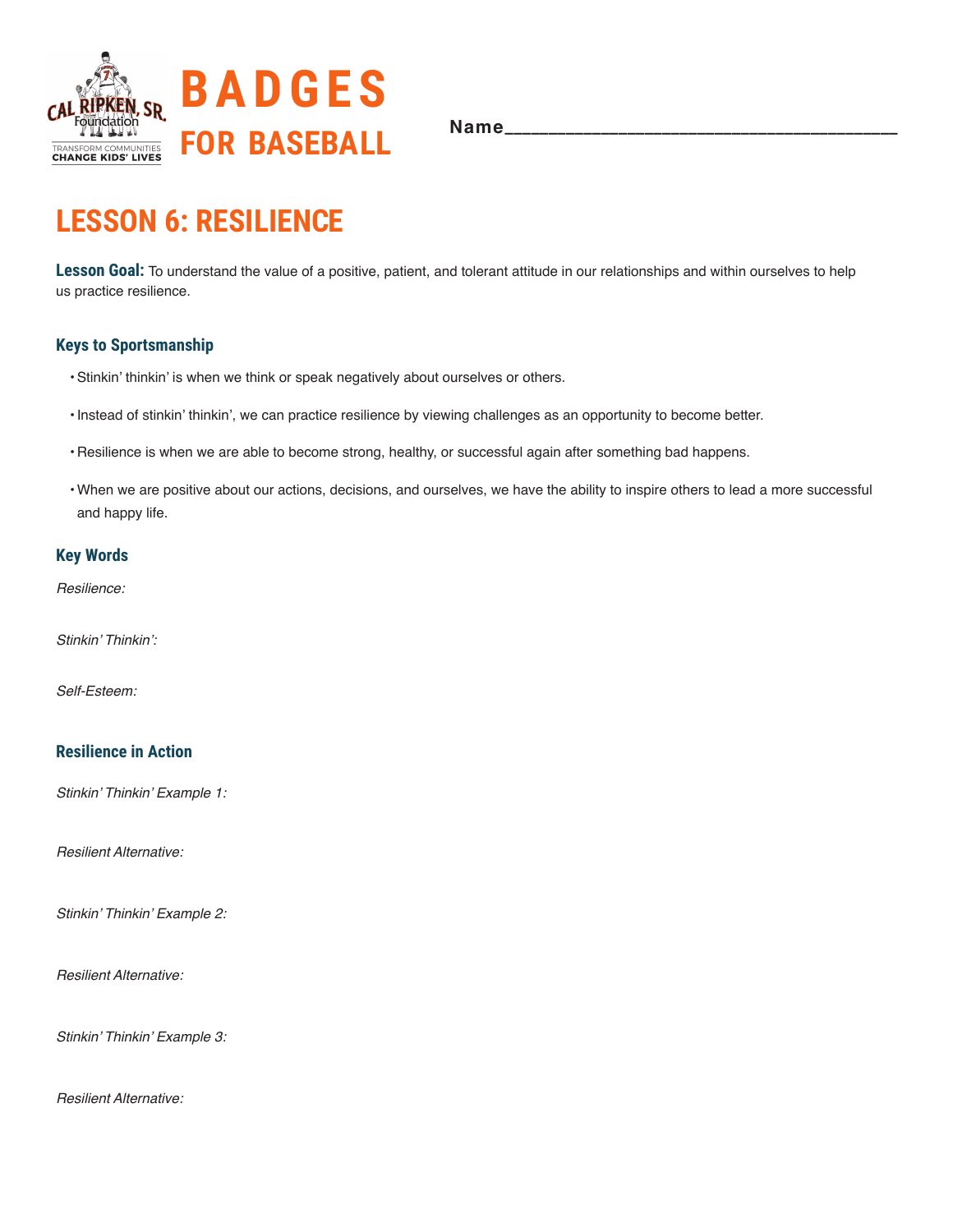

# **LESSON 7: PERSONAL RESPONSIBILITY**

**Lesson Goal:** To understand that we, as individuals, are responsible for both the positive and negative consequences of our actions and decisions.

## **Keys to Sportsmanship**

- There are always positive outcomes or negative consequences directly related to our actions or decisions.
- By accepting responsibility for our actions, we contribute to the success of the entire group, whether it's a class, a team, or an entire community.
- Responsible people are respected and try to follow through with all commitments and tasks, without making excuses if they fall short of expected outcomes or results.

### **Key Words**

Responsibility:

Positive Outcome:

Negative Consequence:

## **Personal Responsibility in Action**

#### *Circle the quote to which you would like to respond:*

"How wonderful it is that nobody need wait a single moment before starting to improve the world." – Anne Frank

"All that is necessary for the triumph of evil is that good men do nothing." – Edmund Burke

"In the end, we will remember not the words of our enemies, but the silence of our friends." – Martin Luther King, Jr.

#### *Why do you agree or disagree with this statement?*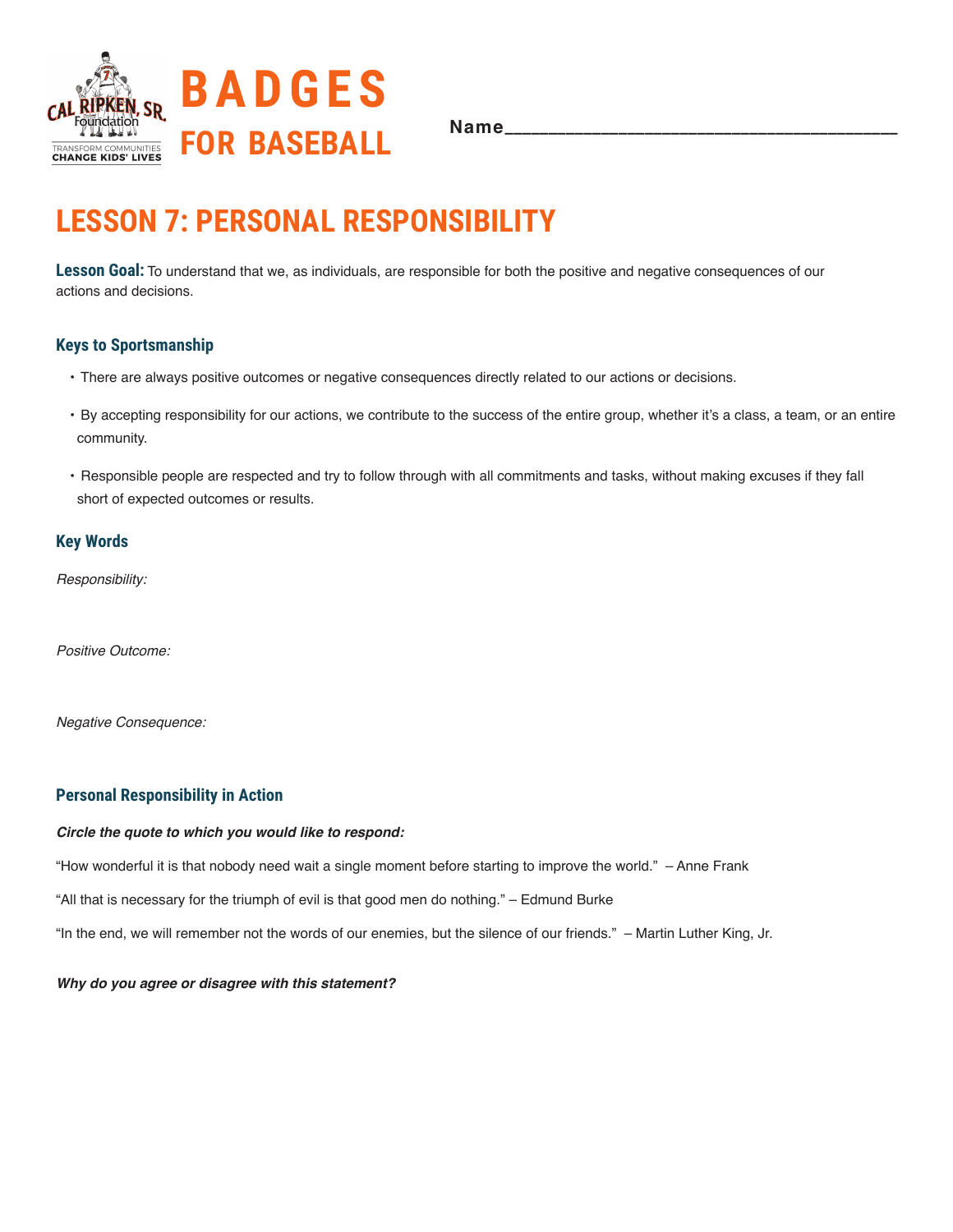

# **LESSON 8: WORK ETHIC**

Lesson Goal: To recognize that to be successful in life it takes hard work, energy and commitment to do your best and finish what you start.

### **Keys to Work Ethic**

- Work ethic is our ability to dedicate ourselves to take on a task or goal and complete it no matter how difficult it may be.
- A strong work ethic shows others that you can be counted on to get the job done.
- If you find something you love, no matter what it is dance, music, painting, or athletics work hard at it with a positive attitude.

## **Key Words**

Work Ethic:

Dedication:

## **Work Ethic in Action**

How did having good work ethic help in the game?

What were some strategies your team developed to be successful in this game?

What are 3 ways that you can improve your work ethic in sports, in school, or at home?

1.

2.

3.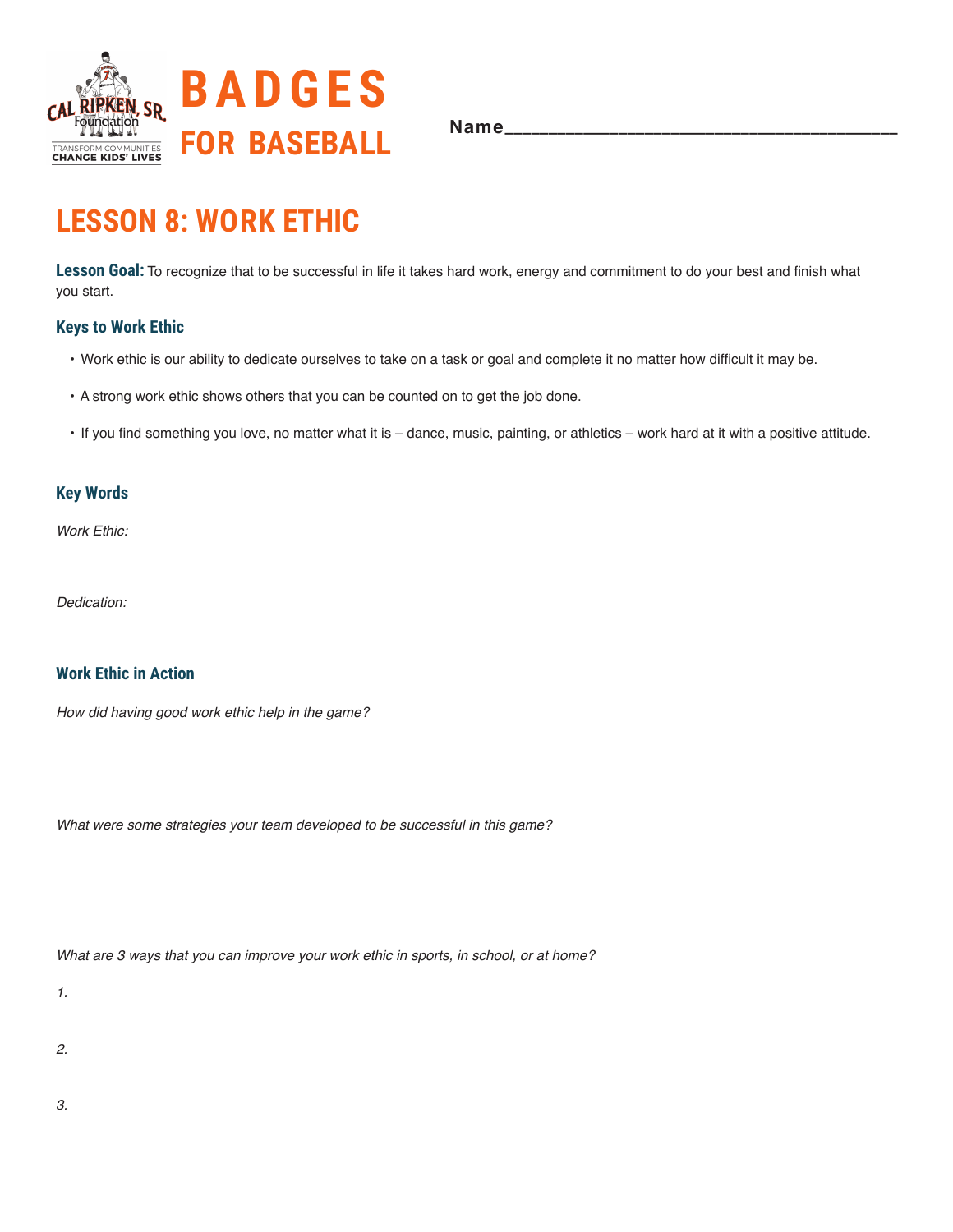

# **LESSON 9: DEVELOPING GOOD LIFE HABITS**

**Lesson Goal:** To recognize that building good daily habits will help us do well and avoid potential barriers to our success.

## **Keys to Developing Good Life Habits**

- It is much easier to prevent bad habits than it is to break them.
- Good habits become just as hard to break as bad habits.
- If we take care of the little things in our lives, we avoid the big problems.

### **Key Words**

Habits:

## **Developing Good Life Habits in Action**

This guide is for:

Good Life Habits

1.

Because:

2:

Because:

3.

Because:

4.

Because:

*5:*

Because: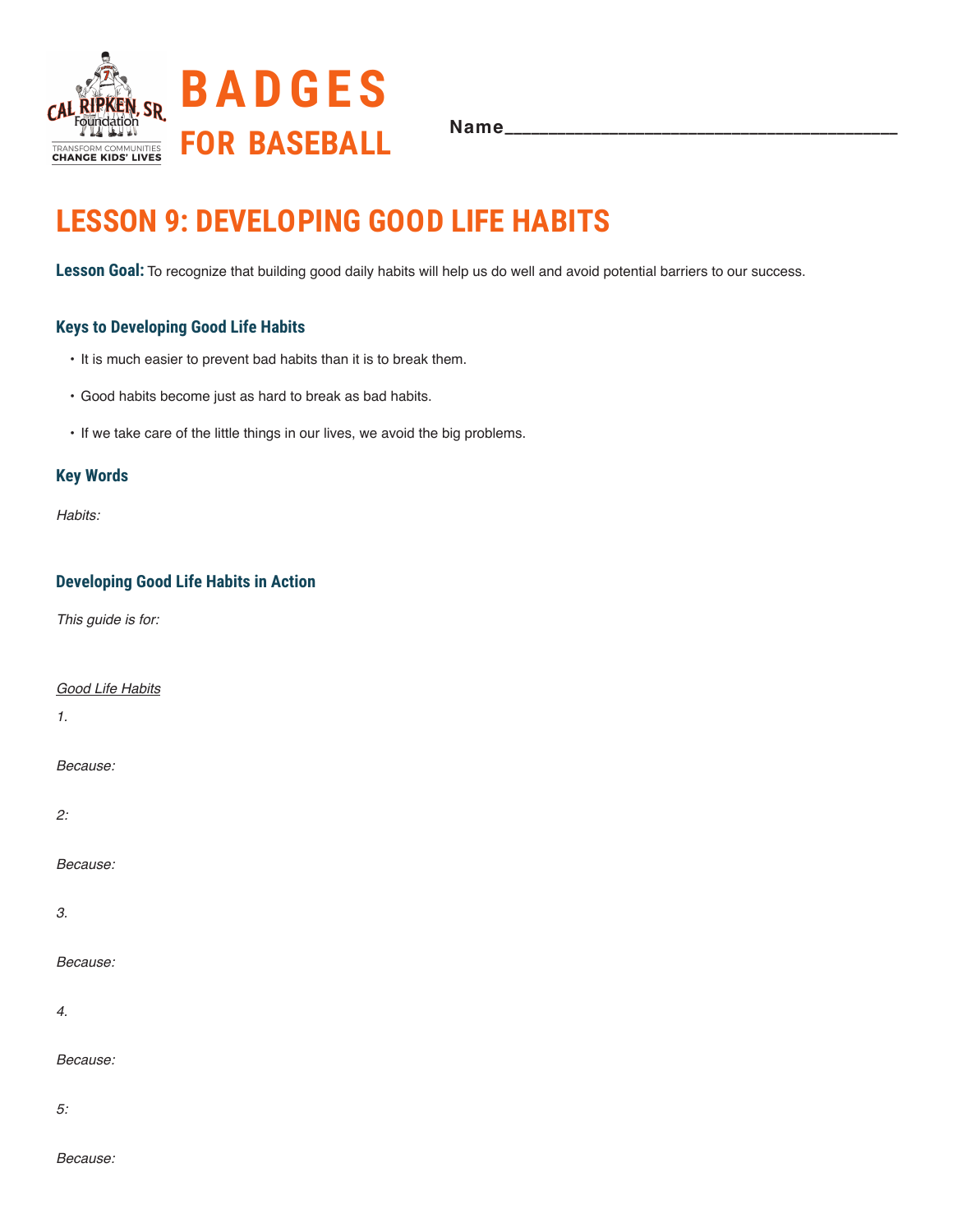

# **LESSON 10: CHOOSING TO BE HEALTHY**

**Lesson Goal:** To identify and understand that eating healthy, avoiding dangerous substances, and staying active helps us to achieve our goals.

## **Keys to Choosing to Be Healthy**

- Our bodies are like cars. If we put good fuel in the engine and treat it right, it will perform the way we want it to perform. Fruits and vegetables are examples of good fuel. Snack foods that have added sugar and high fat content are not good for our engines!
- Staying away from dangerous substances like alcohol, tobacco, and illegal drugs will help us to reach our goals.
- If we use common sense and treat our bodies with respect, it will increase our ability to succeed.

### **Key Words**

Dangerous Substances:

*Moderation:*

## **Developing Good Life Habits in Action**

MENU

Beverage options:

Entrée options:

*Sides:*

Ingredients (including how much) that will be needed: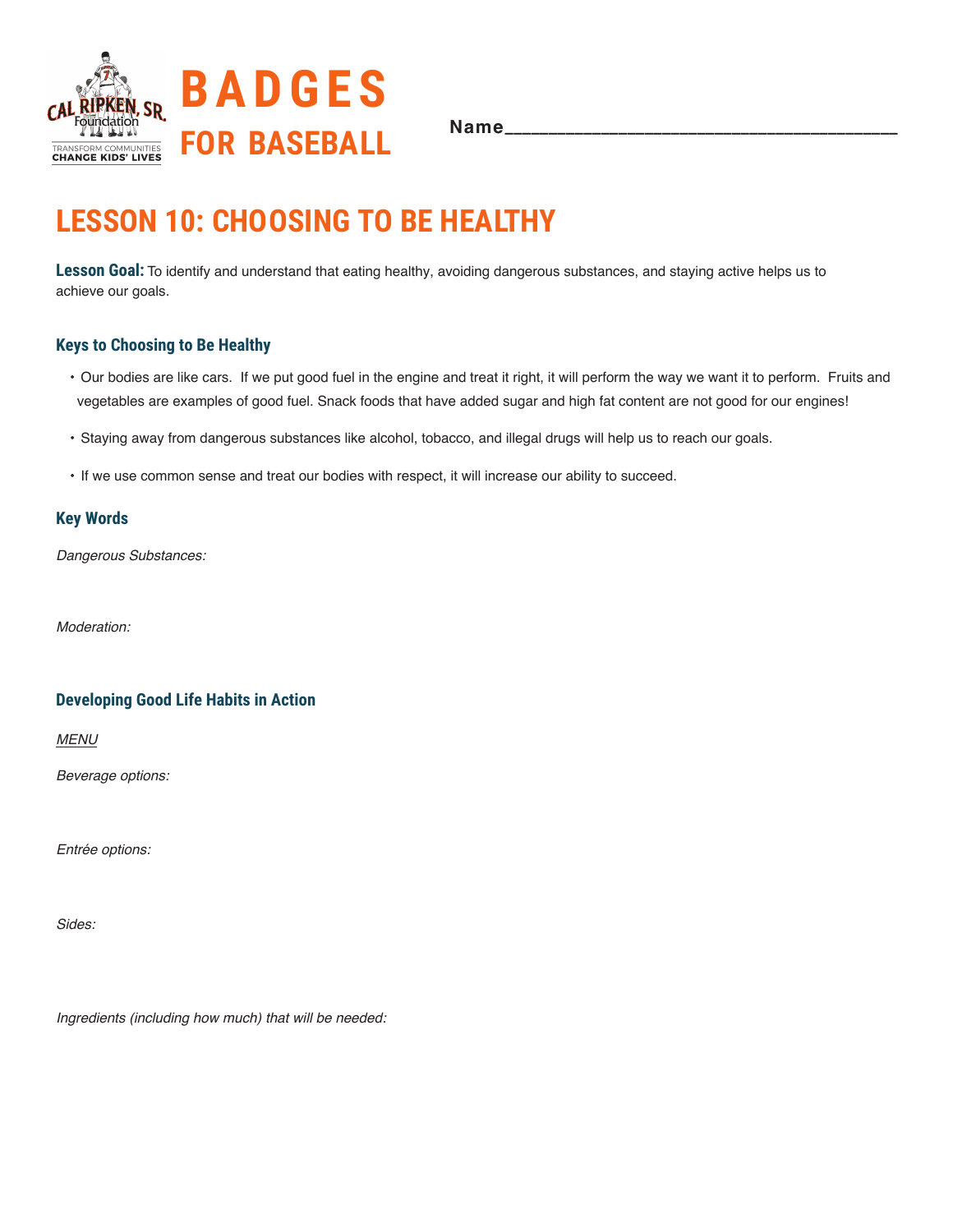

# **LESSON 11: CHOOSING YOUR TEAMMATES**

**Lesson Goal:** To learn to choose teammates on and off the field that have values and goals you respect and who, in turn, respect your values and goals.

## **Keys to Choosing to Be Healthy**

- •Every person with whom we associate is a teammate in some way. They can be friends, family, teachers, coworkers, or teammates.
- •Teammates can have a positive or negative influence on our lives. It is important to identify the negative influences and avoid them.
- •When choosing teammates, it is important to look for people who have values we respect, such as dependability, honesty, and trustworthiness.

### **Key Words**

Detrimental Relationship:

Influence:

### **Developing Good Life Habits in Action**

Name of Your Uncommon Teammate/Friend: How do you know them?

Your friend's positive qualities:

What hobbies/activities do you enjoy together?